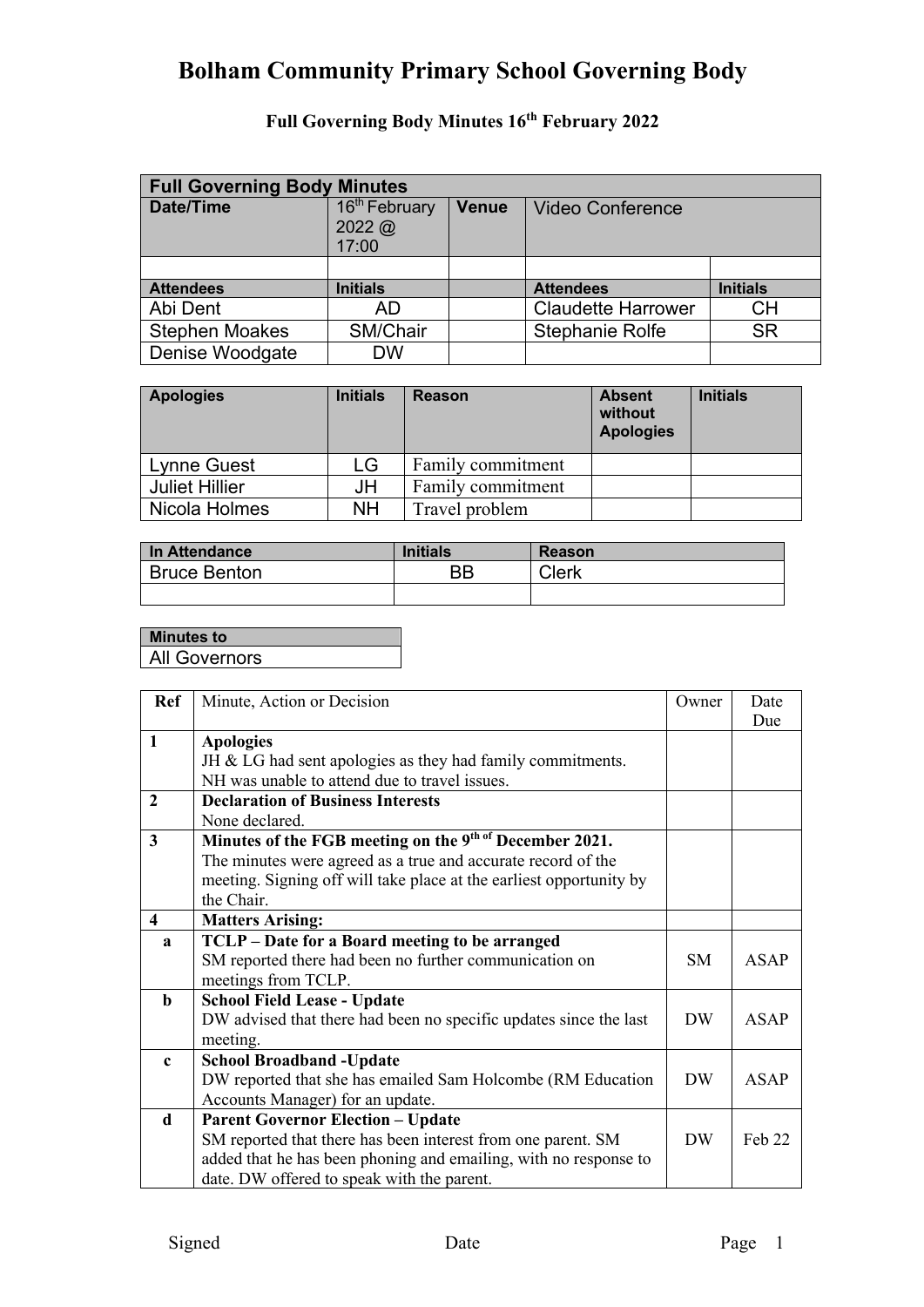| e              | <b>Acceptable Behaviour &amp; Discipline Policy - Review</b>                                                     |  |
|----------------|------------------------------------------------------------------------------------------------------------------|--|
|                | SM stated that he had reviewed the policy, taking into account the                                               |  |
|                | suggestions from the last meeting, and recommended that it is                                                    |  |
|                | acceptable as it stands. All governors agreed.                                                                   |  |
|                | Action complete.                                                                                                 |  |
| $\overline{5}$ | <b>Headteacher's Report with School Development Plan</b>                                                         |  |
|                | - Staff request                                                                                                  |  |
|                | The Headteacher's comprehensive report had been issued ahead of                                                  |  |
|                | the meeting.                                                                                                     |  |
|                | There were no questions from governors on the contents.                                                          |  |
| 6              | <b>Local Authority Visit - Schools &amp; Settings Note - Report</b>                                              |  |
|                | The report on the visit had been issued ahead of the meeting.                                                    |  |
|                | DW advised that the report was a follow up session from Brad                                                     |  |
|                | Murray's (BM) last visit to the school. BM had provided advice,                                                  |  |
|                | ensuring the school is on track for the new Ofsted framework,                                                    |  |
|                | providing support for DW in leadership and support for her staff.                                                |  |
|                | DW added that she was pleased with the comments made in the                                                      |  |
|                | report whilst still working within Covid restrictions and the                                                    |  |
|                | staffing issues.                                                                                                 |  |
| 7              | RA100 version 2.8                                                                                                |  |
|                | The revised Covid-19 Risk Assessment report had been issued                                                      |  |
|                | ahead of the meeting.                                                                                            |  |
|                | DW had updated the RA100 based on the revised guidance after                                                     |  |
|                | the spike in Covid after Christmas, ensuring the staff were aware                                                |  |
|                | of the updates. SR thanked DW for her work in ensuring the risk                                                  |  |
|                | assessment is kept accurate and up to date.                                                                      |  |
|                |                                                                                                                  |  |
| 8              | Ventrus Academy - Update on Plans & Progress                                                                     |  |
|                | SM updated the governors with the latest information.                                                            |  |
|                | Meetings with Ventrus Senior Management team. DW &                                                               |  |
|                | SM had met with the key members of the team (Estates,                                                            |  |
|                | Finance and legal) who will be involved with the                                                                 |  |
|                | transition process and discussed timelines and the                                                               |  |
|                | processes involved.                                                                                              |  |
|                | Amalgamation of systems and how to best support the                                                              |  |
|                | school administrator in the transition, ensuring that Amy                                                        |  |
|                | Green gets the required one to one peer support both in                                                          |  |
|                | the school and remotely.                                                                                         |  |
|                | A review of the legal complexities of the school land and<br>٠                                                   |  |
|                | its lease.                                                                                                       |  |
|                | An introductory meeting was taking place with the                                                                |  |
|                | Bolham trustees and Ventrus later that evening.                                                                  |  |
|                | Gary Chown and members of his team had an informal<br>$\bullet$                                                  |  |
|                | meeting with the staff to set out his vision and talk about                                                      |  |
|                | the organisation and what it can offer. Staff were invited                                                       |  |
|                | to ask questions.                                                                                                |  |
|                | The public consultation process had started with all                                                             |  |
|                | stakeholders. Letters were sent out to all parents and other                                                     |  |
|                | key stakeholders (Local authority, council etc) and                                                              |  |
|                | requesting feedback and any concerns.                                                                            |  |
|                | An online meeting was held with stakeholders on the 9 <sup>th</sup>                                              |  |
|                | February which was reasonably well attended. SM gave a<br>brief presentation on the how the decision to join the |  |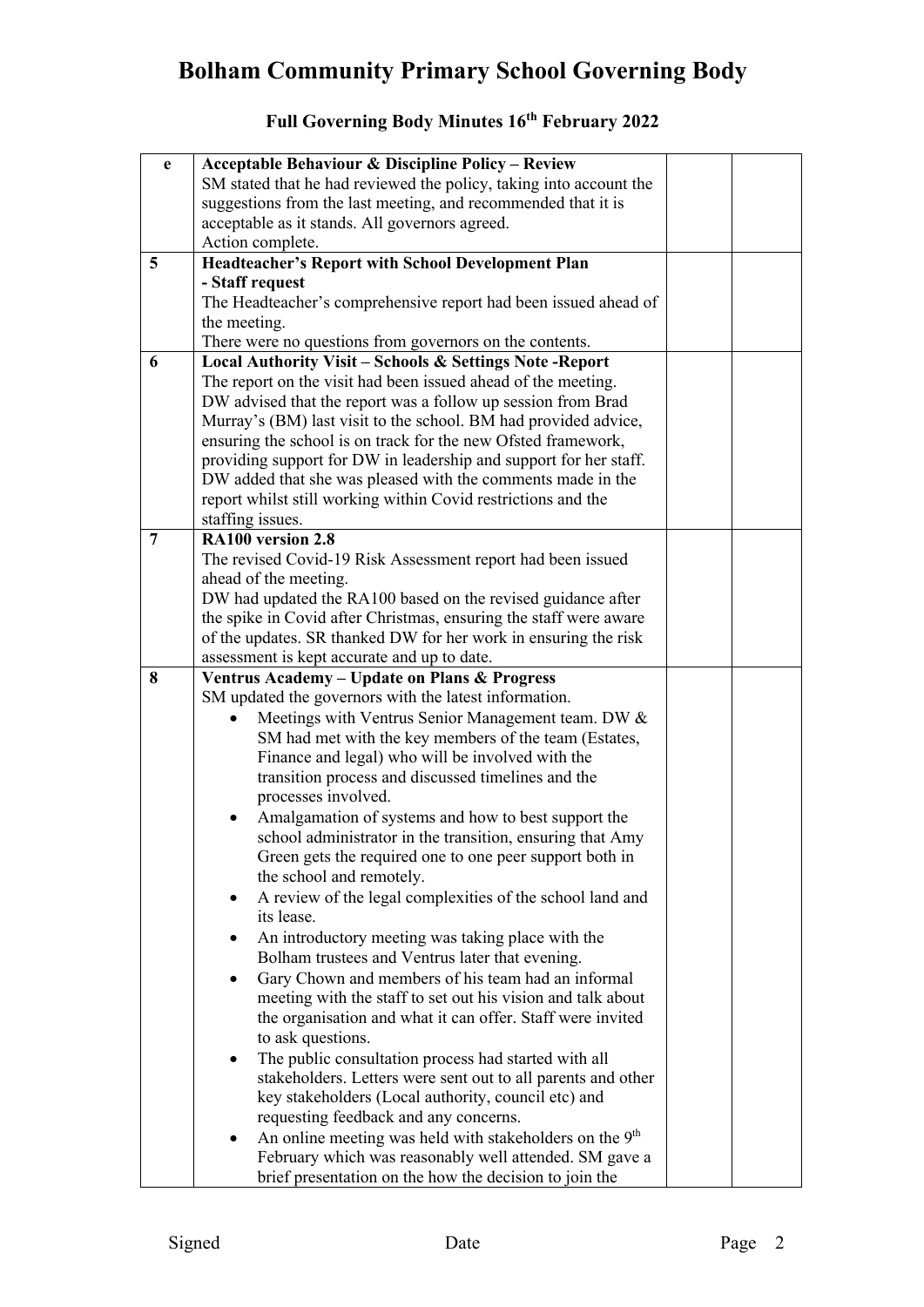|             | academy was made and Gary Chown gave a presentation                                                                             |  |
|-------------|---------------------------------------------------------------------------------------------------------------------------------|--|
|             | on Ventrus. SM was pleased with questions raised by                                                                             |  |
|             | parents. The meeting was documented and will be posted                                                                          |  |
|             | on the school website.                                                                                                          |  |
|             | CH asked if there was positivity from the parents asking the                                                                    |  |
|             | questions. SM stated it was very encouraging that positive                                                                      |  |
|             | reassurances were given to the questions raised (the identity of the                                                            |  |
|             | school, the new headteacher setting the direction for Bolham, why                                                               |  |
|             | did Ventrus want Bolham to join their academy). SM added that                                                                   |  |
|             | he, along with the office, had not received any direct emails.                                                                  |  |
|             | Consultation with stakeholders is on-going to the $1st$ March after                                                             |  |
|             | which the consultation with staff will begin.                                                                                   |  |
|             | On the 9 <sup>th</sup> March, staff consultation will discuss TUPE, going                                                       |  |
|             | through the formal processes and legal implications with the                                                                    |  |
|             | existing employer, new employer, trade unions and HR during the                                                                 |  |
|             | transfer to Ventrus                                                                                                             |  |
|             | The application had gone to the Regional Schools Commissioner                                                                   |  |
|             | and approval to proceed has been granted. A project manager has                                                                 |  |
|             | been allocated to oversee the transition.                                                                                       |  |
|             | SR asked what are the next steps after the TUPE discussions.                                                                    |  |
|             | SM stated that any concerns or any clarification would be                                                                       |  |
|             | discussed with the individuals or groups of staff as required. If this                                                          |  |
|             | is successful, the formal merger into the academy and finalising                                                                |  |
|             | the transfer process for handover will take place along with the                                                                |  |
|             | appointment of the new headteacher.                                                                                             |  |
|             | SM added that the process involves a lot more work than                                                                         |  |
|             | anticipated and there is a vast amount of work taking place,                                                                    |  |
|             | especially adding to DW's workload. SM has tabled his concerns,                                                                 |  |
|             | about the workload distracting from DW's headteacher role, with                                                                 |  |
|             | Ventrus and DCC.                                                                                                                |  |
|             | DW advised that the caterers for the school meals will not be                                                                   |  |
|             | working on the date the governors agreed for the Queens Platinum                                                                |  |
|             | Jubilee. It was agreed to reschedule the date to the $6th$ June as 50                                                           |  |
|             | to 60 meals need to be provided for the children. SM agreed to                                                                  |  |
|             | provide an explanation for parents in the Bolham Bullet.                                                                        |  |
| 9           | <b>Receive Reports from Committees:</b>                                                                                         |  |
| a           | <b>Action Evaluation Group</b>                                                                                                  |  |
|             | - Allocate Lead Governor roles & Agree Spring Term                                                                              |  |
|             | <b>Governor Visits</b>                                                                                                          |  |
|             | The minutes from the January meeting had been issued.                                                                           |  |
|             | It was agreed that Governor visits are to be arranged with the                                                                  |  |
|             | subject leaders (Maths- SR, English – LG, EYFS – SM) and                                                                        |  |
|             | Music (AD) and History (NH reserve SM). The reports for the                                                                     |  |
|             | visits to be with the clerk by the 23 <sup>rd</sup> March for circulation ahead                                                 |  |
|             | of the next FGB.                                                                                                                |  |
| $\mathbf b$ | <b>Resources</b>                                                                                                                |  |
|             | The minutes from the January meeting had been issued.                                                                           |  |
|             | SR advised that the revenue budget reviewed at the meeting had<br>some inaccuracies and the corrected version was circulated to |  |
|             |                                                                                                                                 |  |
|             | governors ahead of the meeting. SR asked governors to approve<br>the budget report. All governors agreed.                       |  |
|             |                                                                                                                                 |  |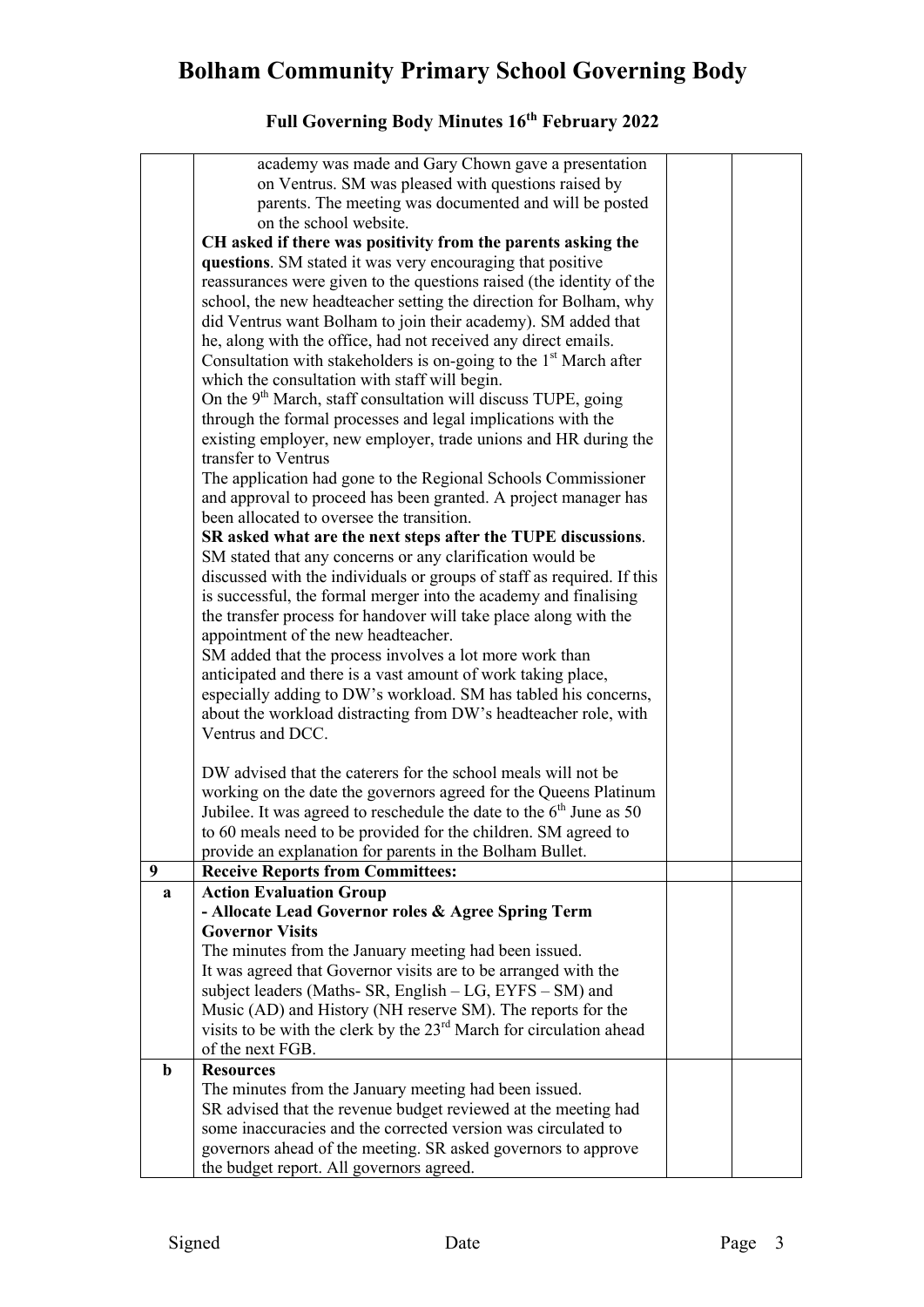| 10 | <b>School Uniform Costs</b>                                                                                                                                                                                                                                                                                                                                                                                                                                                                                                                                                                                                                                                                                                                                                                                                            |           |                  |
|----|----------------------------------------------------------------------------------------------------------------------------------------------------------------------------------------------------------------------------------------------------------------------------------------------------------------------------------------------------------------------------------------------------------------------------------------------------------------------------------------------------------------------------------------------------------------------------------------------------------------------------------------------------------------------------------------------------------------------------------------------------------------------------------------------------------------------------------------|-----------|------------------|
|    | https://www.gov.uk/government/publications/cost-of-school-                                                                                                                                                                                                                                                                                                                                                                                                                                                                                                                                                                                                                                                                                                                                                                             |           |                  |
|    | uniforms/cost-of-school-uniforms                                                                                                                                                                                                                                                                                                                                                                                                                                                                                                                                                                                                                                                                                                                                                                                                       |           |                  |
|    |                                                                                                                                                                                                                                                                                                                                                                                                                                                                                                                                                                                                                                                                                                                                                                                                                                        |           |                  |
|    | This is statutory guidance from the Department for Education.<br>This means that schools and their governing boards must have<br>regard to it when developing and implementing their school<br>uniform policies. It should be read alongside the non-statutory<br>guidance on school uniforms. The purpose of this guidance is to<br>ensure the cost of school uniforms is reasonable and secures the<br>best value for money. The guidance outlines the cost<br>considerations which schools should consider when developing<br>and implementing their uniform policies and managing their<br>uniform supplier arrangements. It also covers the provision of<br>second-hand uniform, other support with the cost of school<br>uniforms and the information schools should provide to parents<br>regarding their uniform requirements. |           |                  |
|    | SM advised that the uniform supplier had recently been changed<br>which involved due diligence around cost and supply of the<br>branded items and representing good value for money. Feedback<br>from parents has been positive. SM added that the costs for the<br>uniform should be put on the website and if possible, a direct link<br>to the uniform supplier could be included. Parents are allowed to<br>buy plain versions of the uniform from elsewhere.                                                                                                                                                                                                                                                                                                                                                                      |           |                  |
|    | AD said that the regular uniform rules were adhered to and parent<br>feedback on the new supplier was positive. AD asked how the<br>changes to the guidance of the PE kit were being followed. DW<br>said there was no major issues with the guidance being followed,<br>however, a reminder will be included in the Bolham Bullet.                                                                                                                                                                                                                                                                                                                                                                                                                                                                                                    |           |                  |
|    | DW agreed to organise a recycling of uniforms event at the end of<br>each term. Due to storage limitations in school any leftover<br>clothing will be recycled.                                                                                                                                                                                                                                                                                                                                                                                                                                                                                                                                                                                                                                                                        |           |                  |
| 11 | <b>Schools Financial Value Statement (SFVS)</b><br>SR reported that the statement is still being worked on and would<br>be ready for the Resources meeting.                                                                                                                                                                                                                                                                                                                                                                                                                                                                                                                                                                                                                                                                            | <b>SR</b> | $2^{\rm nd}$ Mar |
| 12 | <b>GDPR Audit - Data Protection Compliance Report</b>                                                                                                                                                                                                                                                                                                                                                                                                                                                                                                                                                                                                                                                                                                                                                                                  |           |                  |
|    | The audit report had been issued ahead of the meeting.                                                                                                                                                                                                                                                                                                                                                                                                                                                                                                                                                                                                                                                                                                                                                                                 |           |                  |
|    | There were no questions from governors.                                                                                                                                                                                                                                                                                                                                                                                                                                                                                                                                                                                                                                                                                                                                                                                                |           |                  |
| 13 | <b>Safeguarding Update</b>                                                                                                                                                                                                                                                                                                                                                                                                                                                                                                                                                                                                                                                                                                                                                                                                             |           |                  |
|    | DW reported that she had an end of term review with her deputy                                                                                                                                                                                                                                                                                                                                                                                                                                                                                                                                                                                                                                                                                                                                                                         |           |                  |
|    | designated safeguarding lead to discuss on-going cases.                                                                                                                                                                                                                                                                                                                                                                                                                                                                                                                                                                                                                                                                                                                                                                                |           |                  |
|    | A whole school safeguarding training session in April has been<br>booked with Babcock. Governors will be invited to attend and                                                                                                                                                                                                                                                                                                                                                                                                                                                                                                                                                                                                                                                                                                         |           |                  |
|    | respond to the invitation. BB to advise on the date.                                                                                                                                                                                                                                                                                                                                                                                                                                                                                                                                                                                                                                                                                                                                                                                   |           |                  |
| 14 | Policy to Approve as recommended by the Resources                                                                                                                                                                                                                                                                                                                                                                                                                                                                                                                                                                                                                                                                                                                                                                                      |           |                  |
|    | Committee                                                                                                                                                                                                                                                                                                                                                                                                                                                                                                                                                                                                                                                                                                                                                                                                                              |           |                  |
|    | <b>Pay Policy</b>                                                                                                                                                                                                                                                                                                                                                                                                                                                                                                                                                                                                                                                                                                                                                                                                                      |           |                  |
| a  |                                                                                                                                                                                                                                                                                                                                                                                                                                                                                                                                                                                                                                                                                                                                                                                                                                        |           |                  |